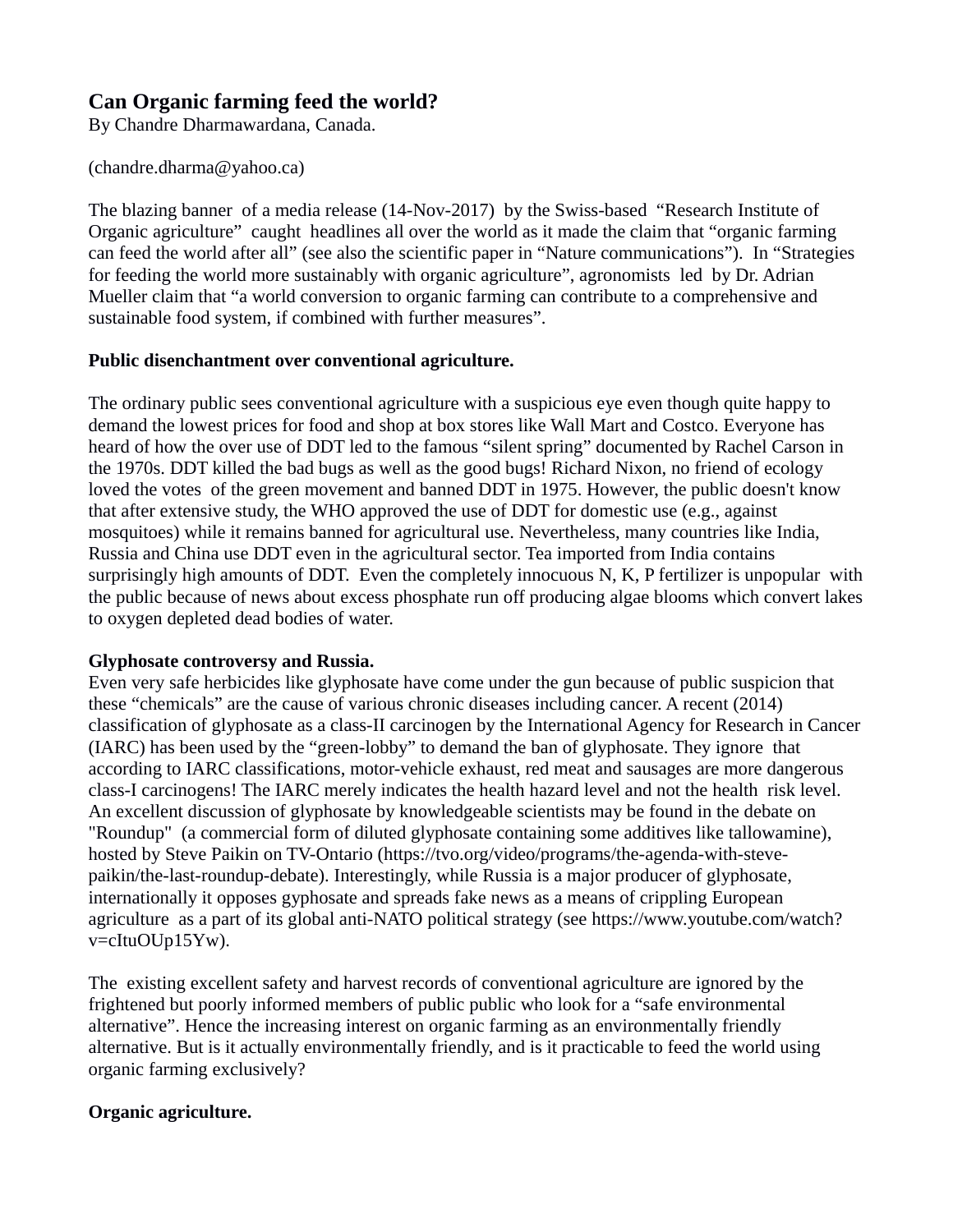Today only about 1% of the world's food is "organic". The huge claim by the Swiss research group is based on computer simulations projected to 2050. Although many of us ignore projections of complex systems that go beyond a few years, such studies reveal the assumptions made by scientifically wellinformed but naive optimists. They can guide us to launch better, more practicable environmentally friendly approaches which are not inflexibly bound to irrational ideologies.

The ideology of organic agriculture is a close kin of belief systems that reject vaccinations etc., and insist on `natural cures' and prayer for treating disease. The origins of organic farming in the West go back to "biodynamics" claims of Rudolf Steiner (1920s) in Austria. He claimed that agriculture must use "cosmic and telluric forces," and established the lucrative certification of "bio-dynamic" products. The British Soil Association's "organic agriculture" (e.g., Sir Albert Howard, 1940) advocates composting and a return to a "yeoman-farmer-based agriculture". Certain agricultural practices distinguish "organic" from conventional farming:

- 1. a prohibition on chemical fertilizers and pesticides, plant and animal growth regulators, hormones, antibiotics, preservatives, etc.;
- 2. a prohibition on genetically modified organisms (GMO) and biotechnology;
- 3. a prohibition on soil-less culture (hydroponics etc.) while allowing greenhouse growing;
- 4. in animal production, to allow free-range practices, use organic feed, and limit animal density;
- 5. require farm conversion periods before any produce can be marketed as "organic".

Many supporters of organic farming include social taboos and ethical aspects (e.g., humane treatment of animals) to the definition of organic farming.

6. Hence some organic farmers prohibit human excreta and urine in producing organic fertilizers.

The French aristocrat had his Chateau, private vineyard, orangerie, pommier and farm managed by his peasant subjects, together with his private forest for him to hunt "gibier"; this exemplified the highest manifestation of the organic farm in practice. In medieval times, a small handful of aristocrats all over the world lived the "organic life" while the others starved. Nevertheless, a strong driving force behind "organic agriculture" is the opposition to "big agro-business" latent in socialist activism, and a misplaced nostalgia for the small-farming communities of the pre-industrial world, often exemplified by the "weva-kumbura-gama " (water-source, farm, community) concept.

When "organic" farming methods are coupled with quasi-religious, astrology and folklore-based practices, we obtain "traditional agriculture" where a return to the use of "traditional seeds" is a must. The "Vasha-Visha Naethi Ratak" (toxin-free nation) program with catastrophic consequences to Sri Lanka's agriculture is a result of such an ideology.

## **The Swiss agronomists' proposals for an organic future.**

The Swiss-based agronomists (Mueller et al.) are serious scientists who use computer simulations to assess the environmental impact of a theoretical conversion of world agriculture to 100 percent organic. Their study itself shows that global organic conversion would lead to a 16-33 percent increase in land use, a corresponding 8-15 percent increase in deforestation, corresponding additional water resources and increased emissions (from composting). They propose to solve the increased land and water use, deforestation etc., by two strategies. (i) The world to go heroically 100 per cent vegetarian! (ii) Cutting food waste by 50 per cent.

We can't even get everyone to stop smoking, leave aside getting them to be vegetarians. In a 100 % vegetarian world, in optimistic cases, a 100 % reduction in land-area for animal production is possible. However, how does one provide nitrogen to the organic farmer? Animal manure will be as expensive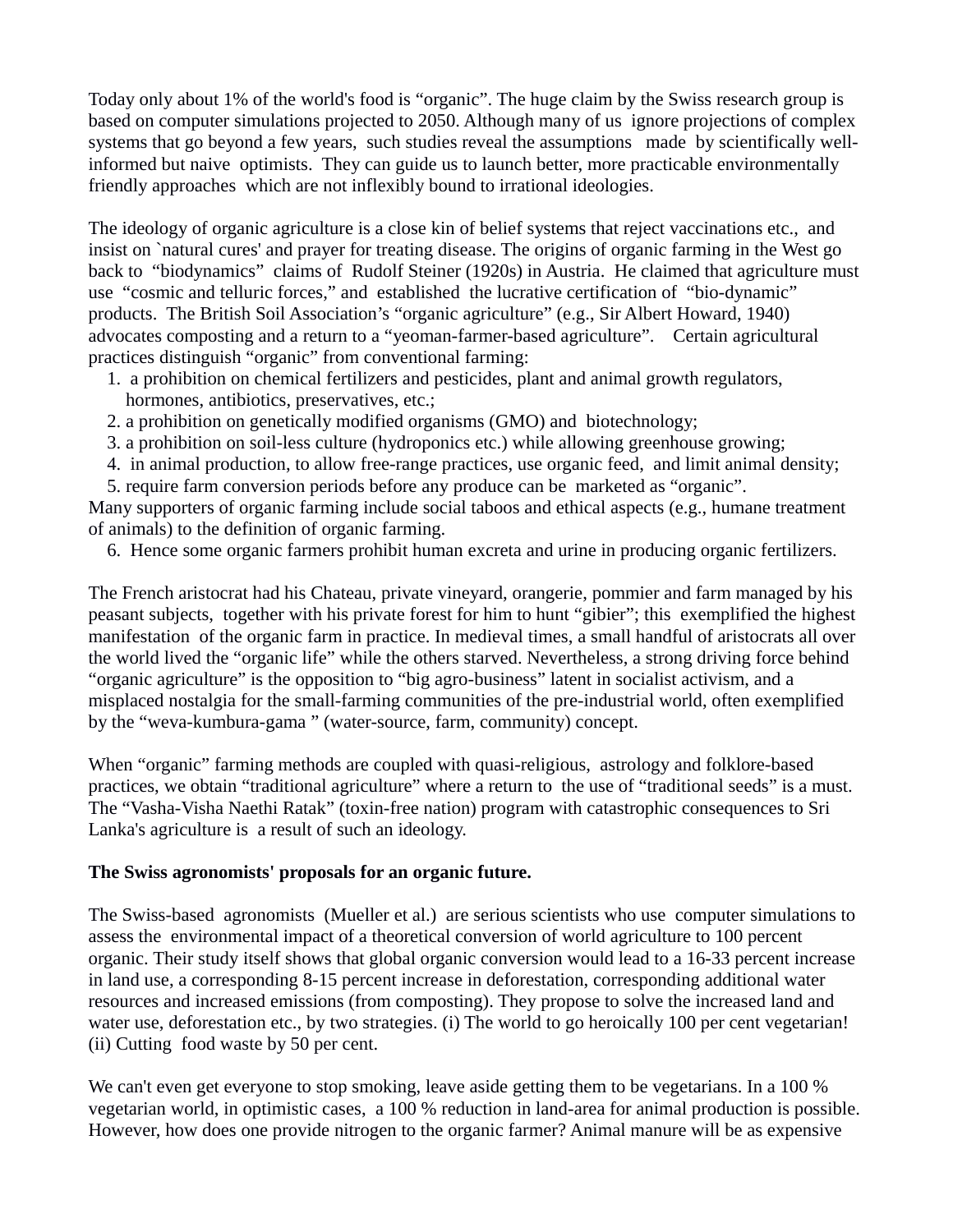as black truffles in such a world!

Currently, the organic farmer uses cattle manure from cattle grazed on land fertilized conventionally. He is piggy-backing on Haber-Bosch Nitrogen fertilizer! In the book "Enriching the Earth", the Canadian writer Vaclav Smil discusses nitrogen's unique status in agriculture, and traditional means of supplying the nutrient; then he shows that only about half the world's population can be supported (with great effort) without synthetic urea.

Vaclav Smil overlooks the organic practice of farming a grain crop one year, and a legume crop the following year to enrich the soil with nitrogen via the legume crop. So the actual organic harvest, taken over several years is less than estimated by Vaclav Smil. So the world population must be reduced even more than by <sup>1/2</sup> to account for the organic "harvest short fall".

## **The burden falls on the poor nations.**

Given that the Swiss program for a "sustainable organic and healthy world" implies reducing the world population by half or more, the burden of famine will fall on the poor nations of Africa, Asia and Latin America. Reducing food waste by 50% will also weigh mostly on the poor countries where food waste is huge. Due to strong social prejudices and traditional beliefs, seeds are not irradiated. Poor tropical granaries are notorious for their weevils, bugs and fungal decay of farm produce in hot humid climates.

 Technology is strong on food preservation while the elitist organic consumer wants it "all natural", "no chemicals" and no pasteurized milk! Individuals object to even an innocuous layer of protective wax on apples because they want it "all fresh". In fact, the untreated "organic" apple looses its aroma and rots much faster than the wax-treated "industrial" apple.

The organic farmer relies on inter-cropping, crop rotation and "natural methods" for the control of pests and weeds. A major threat to global harvests is "wheat rust", a deadly fungal disease of wheat, controlled with fungicides. Without these fungicides, wheat rust epidemics occur and spores spread globally via winds and modern mass transport, quickly creating a global famine. Wheat feeds even rice-eating "developing" countries when the rice crop fails. Sri Lanka, recently wedded to a "toxinfree agriculture" has just recently (very quietly and unknown to God Natha?) tripled its imports of industrial GMO wheat flour to feed its people.

## **Heavy-metal toxins, organic and mineral fertilizers.**

The organic farmer faces not only the "nitrogen crunch", but difficulties in providing phosphate (and potassium) to crops. Organic fertilizers do not overcome heavy-metal contamination linked to mineral fertilizers, but actually add new problems. Even if we start with soils containing a mere 3 parts per billion of cadmium, most plants (e.g., rice) accumulate cadmium from the soil during its growth. The seeds and the leaves (straw) may now contain a 100 parts per billion of toxic cadmium. Using this in compost may be 300% as bad as using the worst TSP from Morocco.

One salutary aspect of organic agriculture is its emphasis on "soil health". The soil is a microcosm of many organisms, most of which are beneficial to crops and to our health in reducing toxicity and in making nutrients (e.g., phosphates) more bio-available. But the organisms also need optimal amounts of N, K, and P for their survival as well. It is this balance between organic and inorganic components that the scientific farmer needs to search for. The flocks of egrets (see photo in Maha Illuppallama by Dr. Chamila Perera, courtesy Dr. Sarath Amarasiri) that collect around the plough to eat worms when